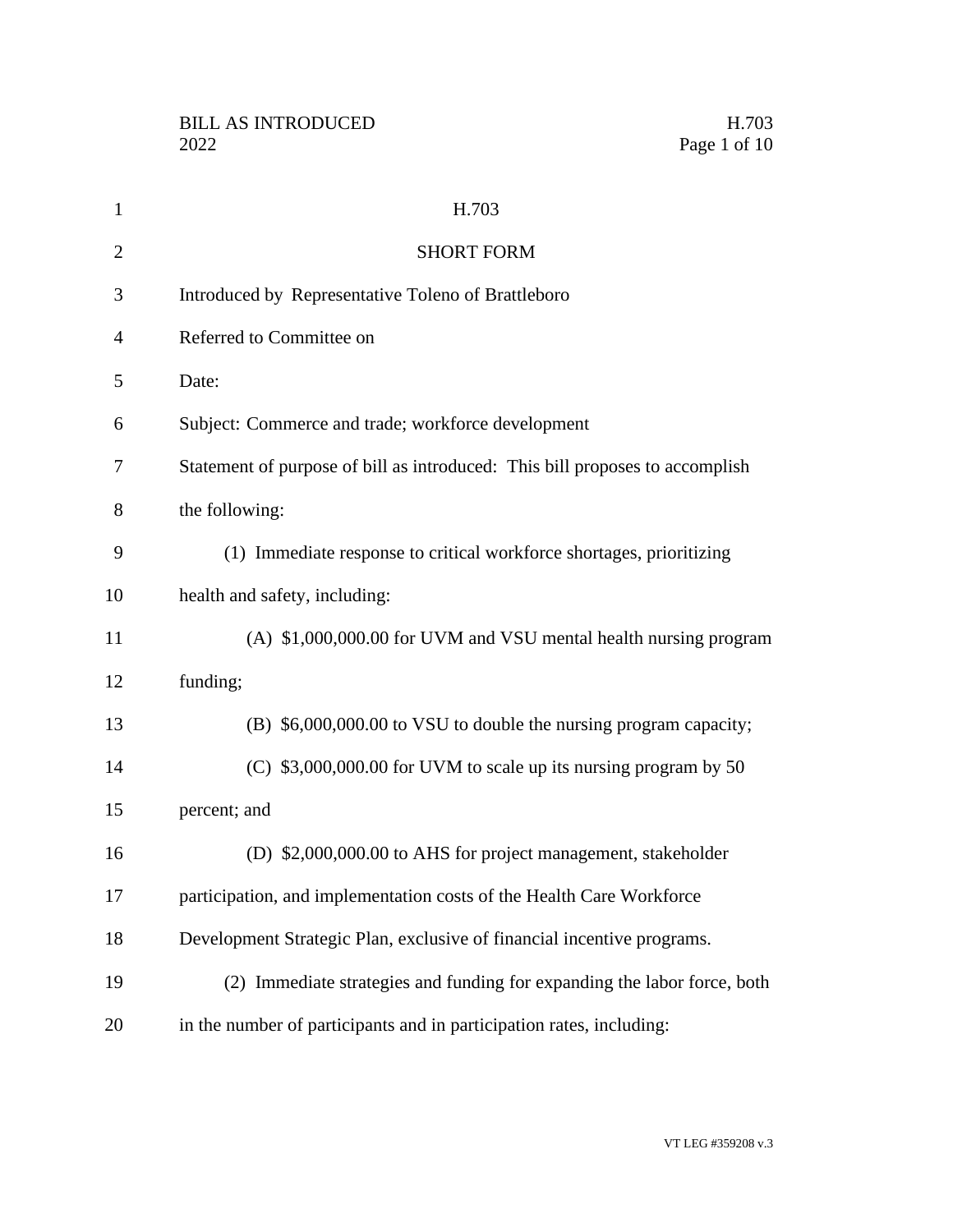# BILL AS INTRODUCED H.703<br>2022 Page 2 of 10

| $\mathbf{1}$   | (A) \$5,000,000.00 to the UVM Office of Engagement to administer                  |
|----------------|-----------------------------------------------------------------------------------|
| $\overline{2}$ | and equitably grant a statewide grant program of \$5,000.00 per graduate for      |
| 3              | recent college graduates of Vermont higher education institutions who stay to     |
| $\overline{4}$ | work in Vermont.                                                                  |
| 5              | (B) \$3,000,000.00 to VSAC to administer up to \$3,000.00 per                     |
| 6              | individual for matching grants for paid Vermont internships or registered         |
| 7              | apprenticeships where the grant matches employer contribution up to the grant     |
| 8              | limit. The employer contribution must meet Vermont livable wage                   |
| 9              | requirements on its own or any existing internship or apprenticeship rules for    |
| 10             | paid work experiences.                                                            |
| 11             | (C) A two-year exemption from pension and retirement benefit rules                |
| 12             | that restrict or limit retired workers from returning to the workforce during the |
| 13             | pandemic.                                                                         |
| 14             | (D) \$2,000,000.00 to the State Refugee Office to administer as grants            |
| 15             | to refugee- or New American-focused programs working in Vermont, to               |
| 16             | support increased in-migration or retention of recent arrivals.                   |
| 17             | (E) \$300,000.00 to VTC to develop a skilled meat cutter training and             |
| 18             | apprenticeship facility.                                                          |
| 19             | (F) Licensing:                                                                    |
| 20             | (i) waive licensing fees where:                                                   |
| 21             | (I) critical public services are delivered; or                                    |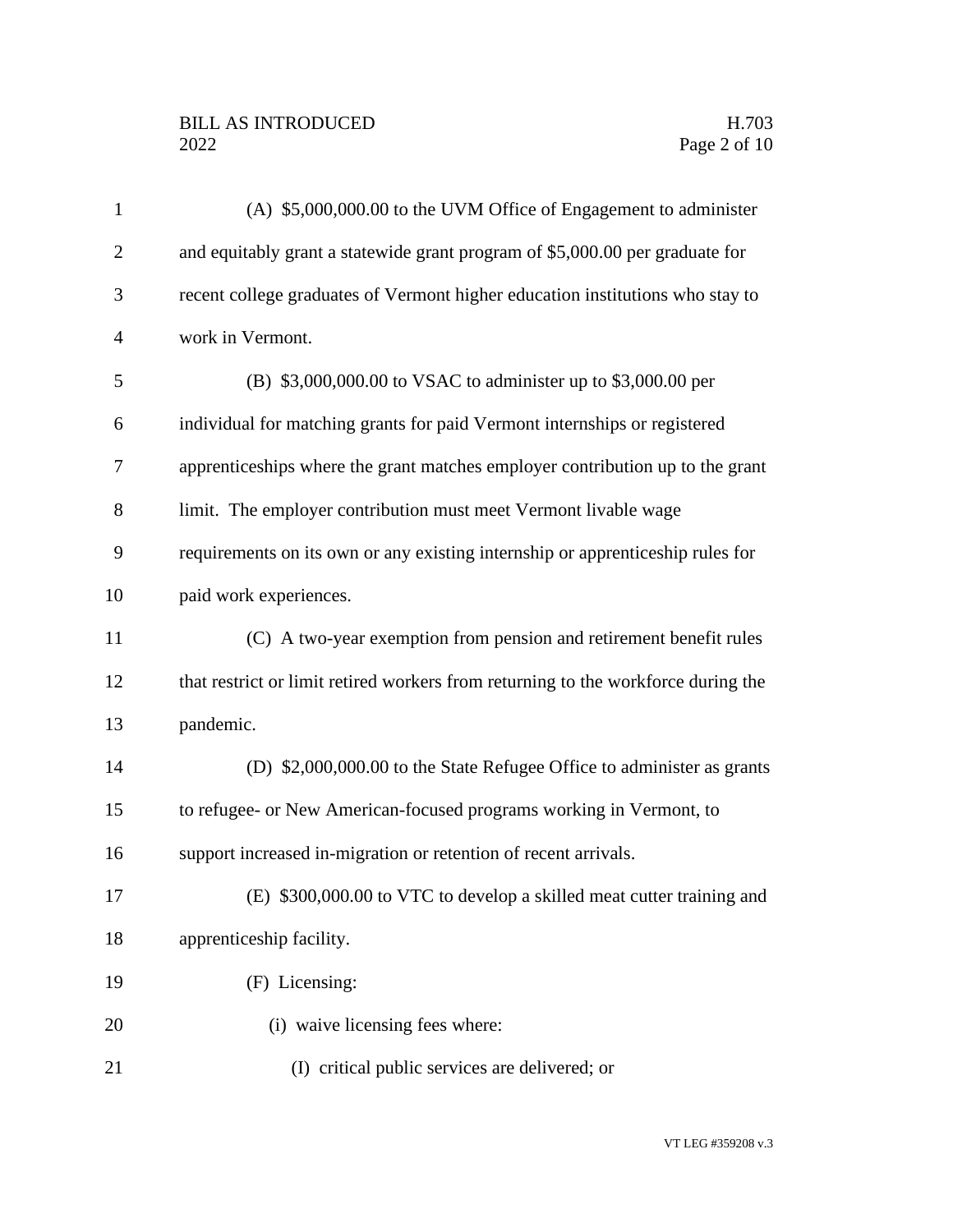| $\mathbf{1}$   | (II) the sector is critical to the current or future economy of the              |
|----------------|----------------------------------------------------------------------------------|
| $\overline{2}$ | State;                                                                           |
| 3              | (ii) the Office of Professional Regulation (OPR) to expand                       |
| 4              | recognition of work and credentials experience out of state or country for       |
| 5              | professions where:                                                               |
| 6              | (I) critical public services are delivered; or                                   |
| 7              | (II) the sector is critical to the current or future economy of the              |
| 8              | State; and                                                                       |
| 9              | (III) doing so would not jeopardize public safety; and                           |
| 10             | (iii) OPR to design expanded apprenticeship pathways to licensure                |
| 11             | in collaboration with the State Workforce Development Board Credentialing        |
| 12             | Committee and the Department of Labor.                                           |
| 13             | (G) Justice Involved or Recently Involved Individuals.                           |
| 14             | \$1,500,000.00 to the Department of Corrections to grant to expand capacity of   |
| 15             | Community Justice Centers or other retraining nonprofit organizations, or both,  |
| 16             | who work with justice-involved, or recently justice-involved, individuals to     |
| 17             | support adults with low-level offenses in finding job training, upskilling, and  |
| 18             | record expunging opportunities so they can fully participate in the labor force. |
| 19             | (3) Immediate strategies and funding for strategic sectors, both current         |
| 20             | demand-driven and future-driven initiatives.                                     |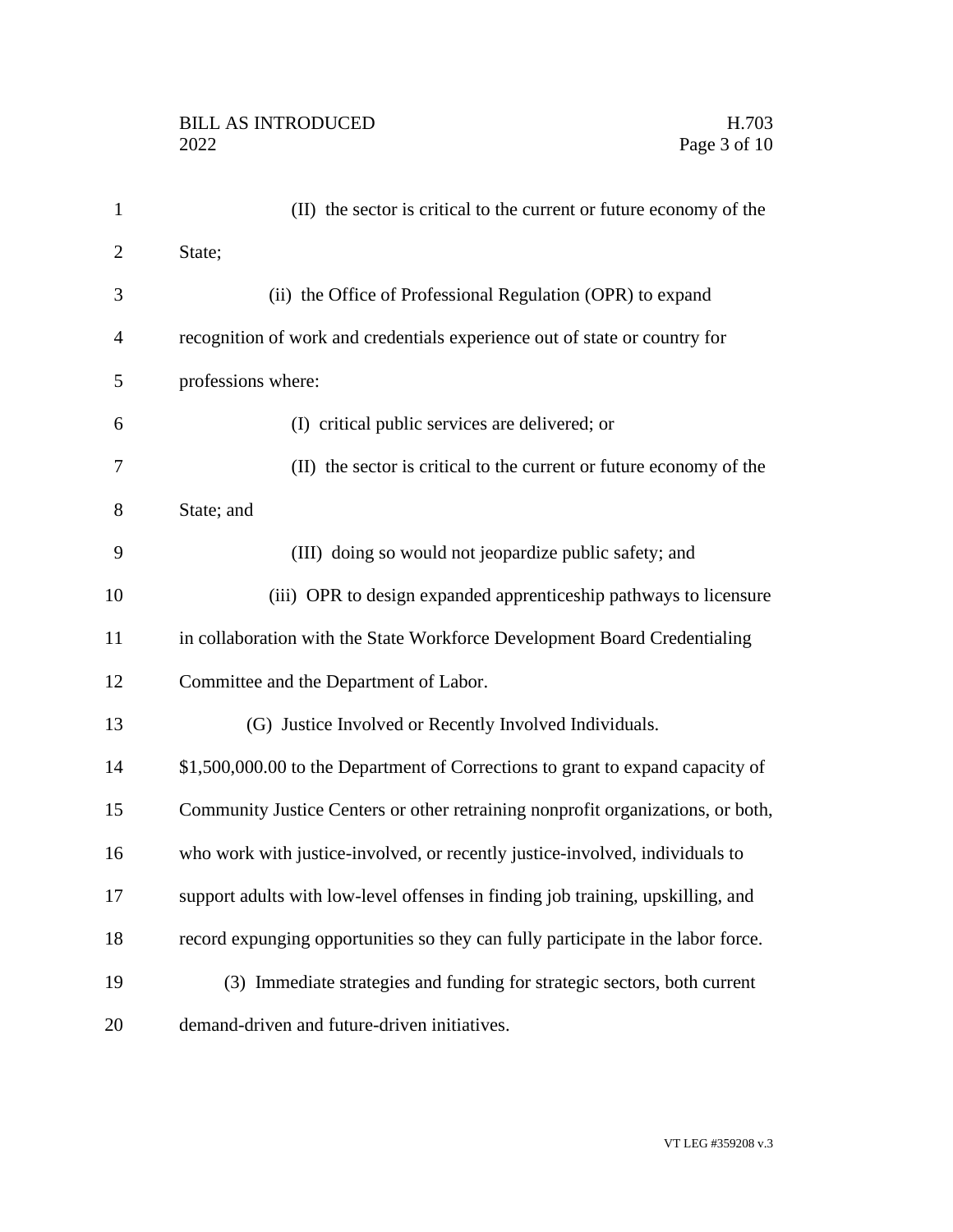| $\mathbf{1}$   | (A) Future-driven initiatives concerning the green economy and                   |
|----------------|----------------------------------------------------------------------------------|
| $\overline{2}$ | climate workforce.                                                               |
| 3              | (B) Demand-driven initiatives, including \$2,000,000.00 to ACCD to               |
| $\overline{4}$ | regrant to entities working to scale investments in sector and occupation career |
| 5              | pathways to complete Talent Pipelines for all the priority sectors and           |
| 6              | occupations within two years, with priority given to recipients of Good Jobs     |
| 7              | funding. Primary sectors: construction, health care, manufacturing (food and     |
| 8              | durable goods), digital marketing, accounting, product development, supply       |
| 9              | chain, energy system, software development, and outdoor recreation. Primary      |
| 10             | occupations: customer service.                                                   |
| 11             | (C) Performance Measurement. The Committee on Government                         |
| 12             | Accountability, in collaboration with the Chief Performance Officer and Chief    |
| 13             | Equity Officer, will develop performance measurement frameworks for              |
| 14             | evaluating stimulus- and incentive-based spending on specific State positions,   |
| 15             | general occupations, and sectors, including measuring the cascading impact of    |
| 16             | State investments in State employee compensation and incentive-based             |
| 17             | retention or recruitment on State supported entities delivering community-       |
| 18             | based solutions, specifically, social services with related occupations that are |
| 19             | significantly financially dependent on State-set reimbursement rates for ability |
| 20             | to change their compensation structures. These must also include social equity   |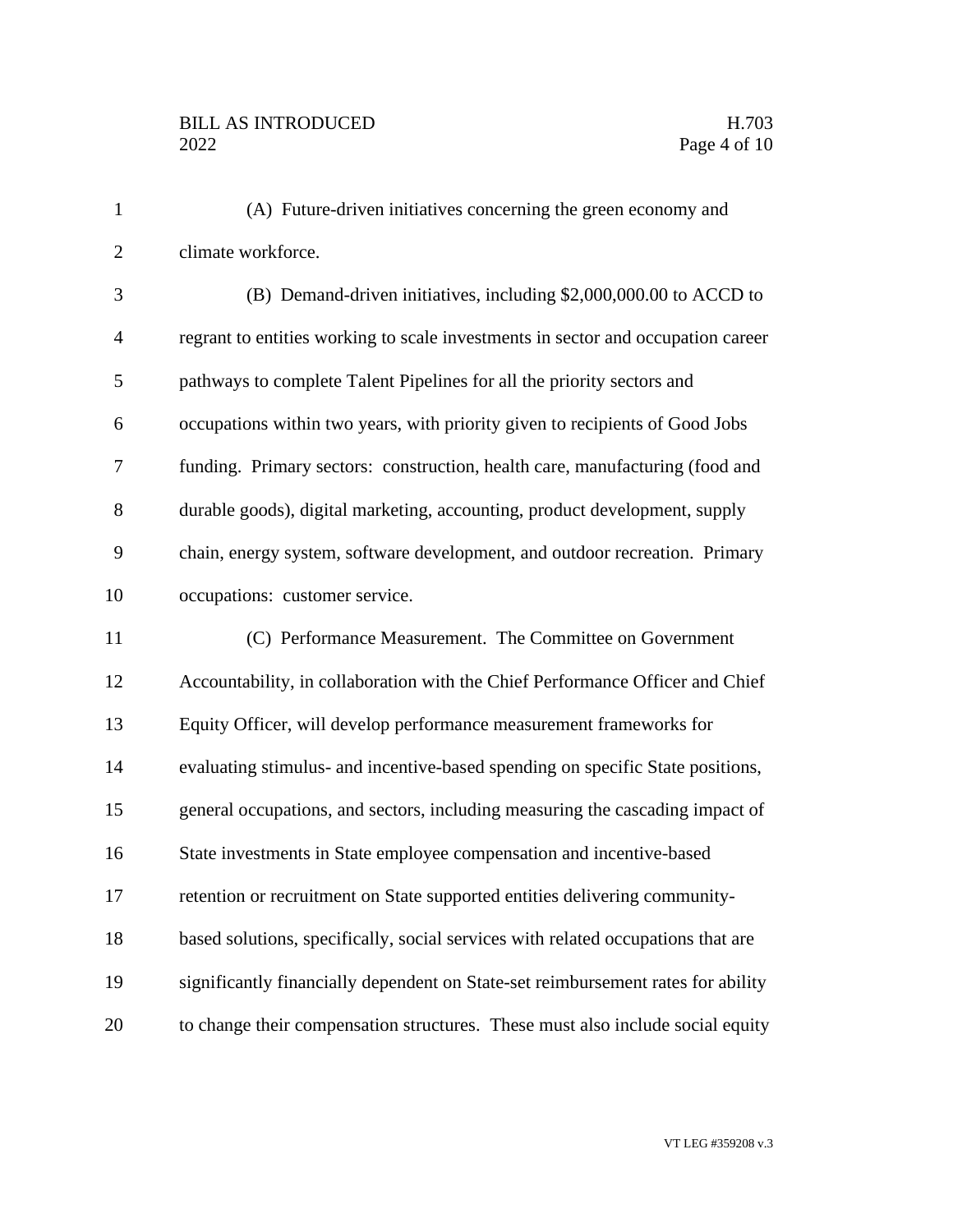| $\mathbf{1}$   | performance notes to ensure that targeted workforce incentives are improving,   |
|----------------|---------------------------------------------------------------------------------|
| 2              | not exacerbating, inequities.                                                   |
| 3              | (4) Investment in building a statewide ecosystem to promote continuous          |
| $\overline{4}$ | lifelong learning.                                                              |
| 5              | (A) Create a Career and Technical Education Redesign Task Force                 |
| 6              | to:                                                                             |
| 7              | (i) Reimagine and redesign the CTE system to ensure that 100                    |
| 8              | percent of Vermont high school graduates either hold a credential of value, are |
| 9              | in a post-secondary program within a year of graduation, or are in a training   |
| 10             | program for a credential of value within one year of graduation.                |
| 11             | (ii) Develop a new funding model with no disincentives connected                |
| 12             | to increased student participation in CTE programming.                          |
| 13             | (iii) Develop a next generation CTE delivery model, financing,                  |
| 14             | and governance system and a transitional road map to move from the current      |
| 15             | state to the new model within five years.                                       |
| 16             | (iv) Redesign CTE system for the digital age and scale online                   |
| 17             | learning in order to develop curriculum and career pathways that will support   |
| 18             | technological resilience in Vermont's workforce.                                |
| 19             | (B) CTE Modernization. \$35,000,000.00 for upgrades to existing                 |
| 20             | facilities to expand CTE course offerings across the State for middle school    |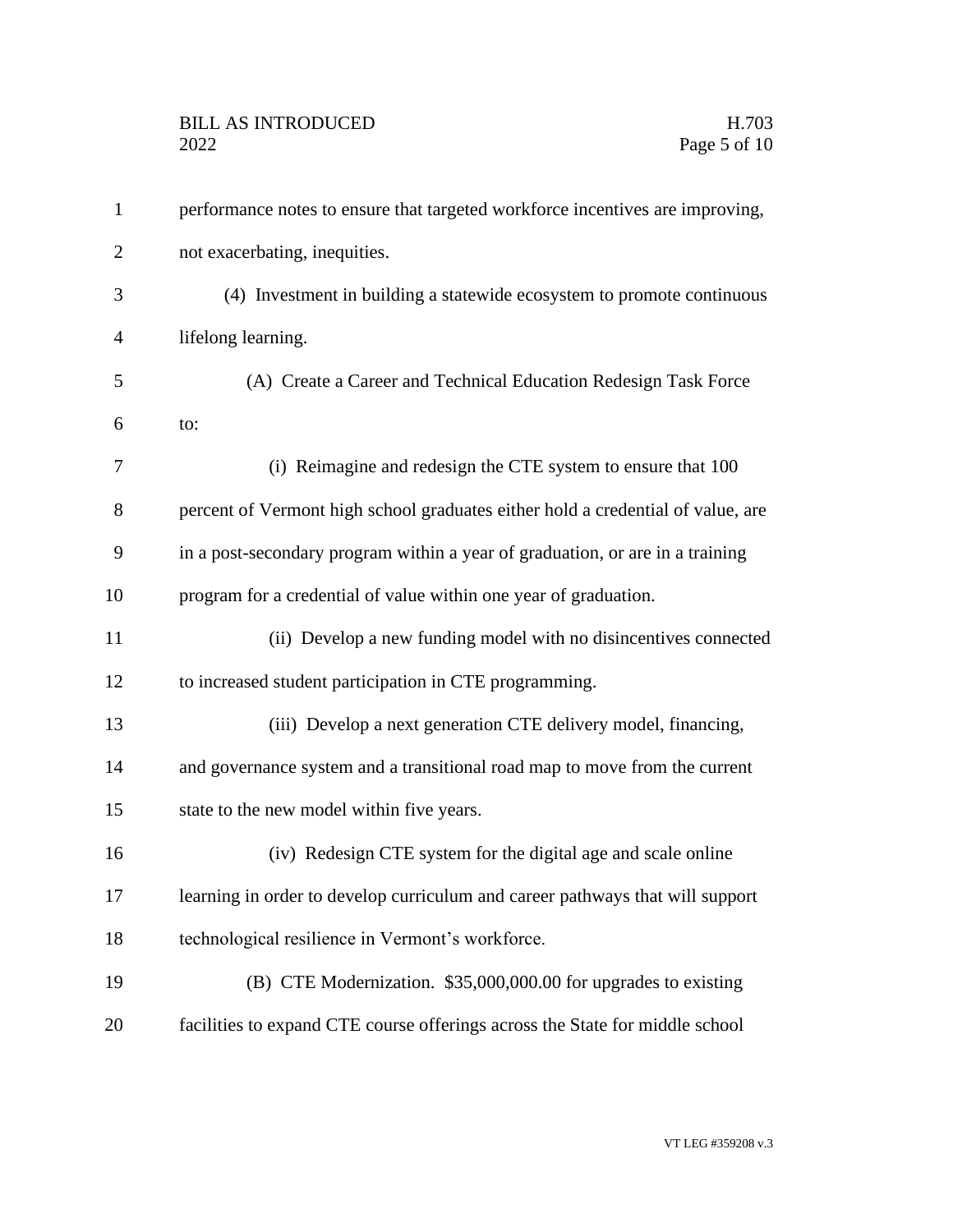| $\mathbf{1}$ | students, high school students, and adults and expand teaching modalities (in    |
|--------------|----------------------------------------------------------------------------------|
| 2            | person, hybrid, online).                                                         |
| 3            | (C) Create a Higher Education Strategy Task Force to develop a clear             |
| 4            | and brief set of strategic objectives for State higher education funding, beyond |
| 5            | financial viability, and address:                                                |
| 6            | (i) what the system and its institutions are expected to do; and                 |
| 7            | (ii) how integrated the institutions should be in the workforce                  |
| 8            | development ecosystem.                                                           |
| 9            | (D) Create a public-private partnership with Advance Vermont to                  |
| 10           | support the State's goal under 10 V.S.A. § 546 that 70 percent of working-age    |
| 11           | Vermonters hold a credential of value by 2025, including:                        |
| 12           | (i) formulating policy recommendations for the administration and                |
| 13           | the General Assembly;                                                            |
| 14           | (ii) monitoring and disseminating data regarding the performance                 |
| 15           | of the State's attainment of the goal;                                           |
| 16           | (iii) creating and maintaining public-facing communications and                  |
| 17           | resources to increase awareness of the value of postsecondary education and      |
| 18           | training and the variety of education and training pathways;                     |
| 19           | (iv) convening members of the education, employer, nonprofit,                    |
| 20           | and philanthropic communities and State agencies to identify gaps and            |
| 21           | opportunities for collaboration;                                                 |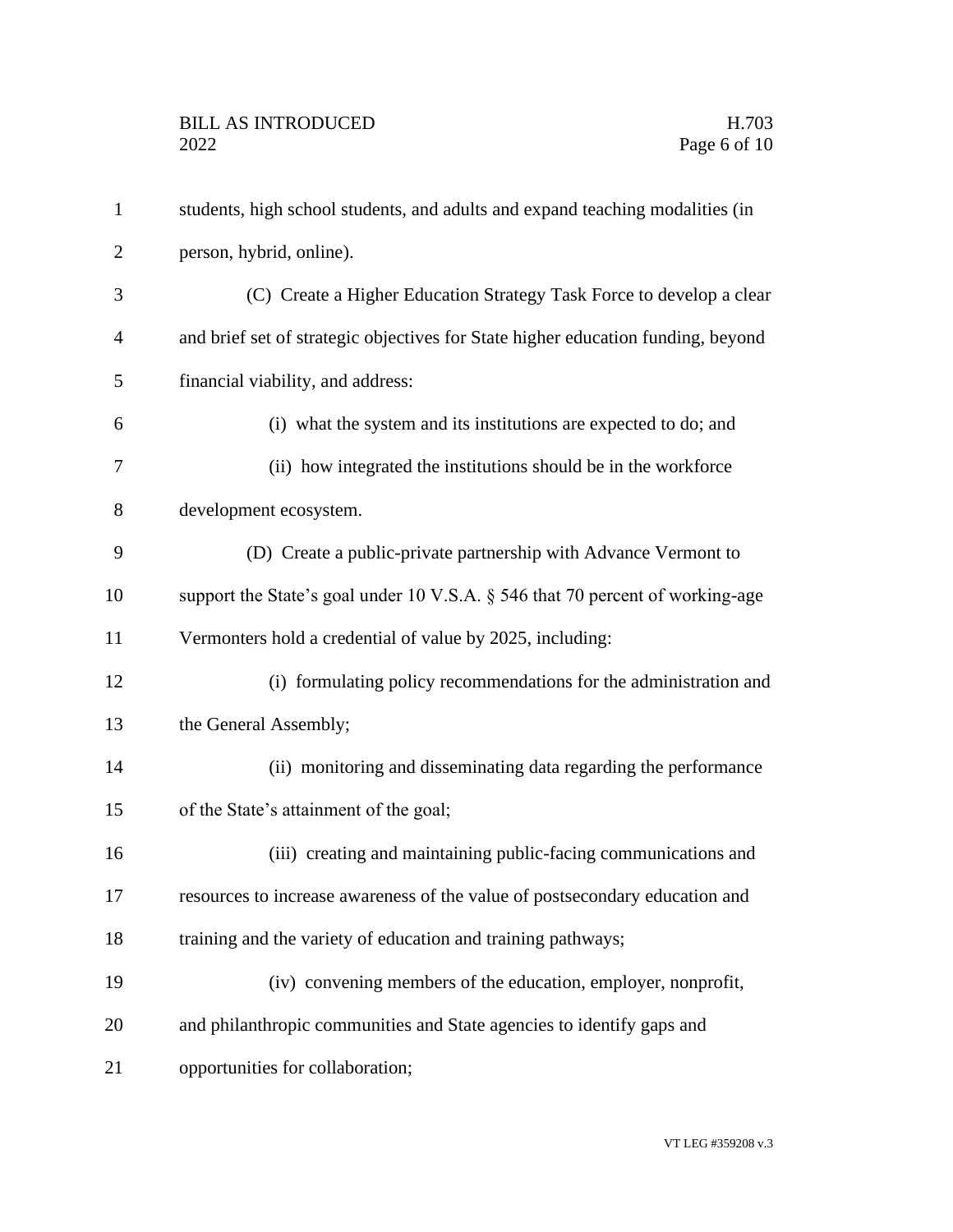# BILL AS INTRODUCED H.703<br>2022 Page 7 of 10

| $\mathbf{1}$   | (v) supporting efforts to coordinate and implement regional                    |
|----------------|--------------------------------------------------------------------------------|
| $\overline{2}$ | attainment initiatives; and                                                    |
| 3              | (vi) ensuring full transparency of all educational and occupational            |
| $\overline{4}$ | credentials and competencies that are delivered, issued, funded, authorized,   |
| 5              | overseen, or governed in Vermont.                                              |
| 6              | (5) Investment in an agile, technologically resilient workforce, including     |
| $\tau$         | \$250,000.00 each to UVM and the VSU to support staff capacity to engage in    |
| 8              | collaborative network activities and be more responsive to demand-driven       |
| 9              | training and development needs and an additional \$250,000.00 to source the    |
| 10             | data and create and maintain an accurate, curated Jobs Service/Database        |
| 11             | (coordinate the cooperative sharing of information across all Vermont colleges |
| 12             | and universities) of jobs for which recent graduates would be qualified to     |
| 13             | encourage recent college graduates to start their careers in Vermont.          |
| 14             | (6) Enabling every worker to participate in the workforce of the future        |
| 15             | through comprehensive support, including optimization of the Workforce         |
| 16             | Innovation and Opportunity Act system, and \$400,000.00 to the Department of   |
| 17             | Labor to regrant as a performance-based grant to a Vermont based nonprofit     |
| 18             | with statewide reach to design, market, and pilot a job coaching and career    |
| 19             | planning help-line and online platform to provide incumbent workers with       |
| 20             | career counseling, resources for evaluating job transitions, and risk/reward   |
| 21             | calculation of switching employers.                                            |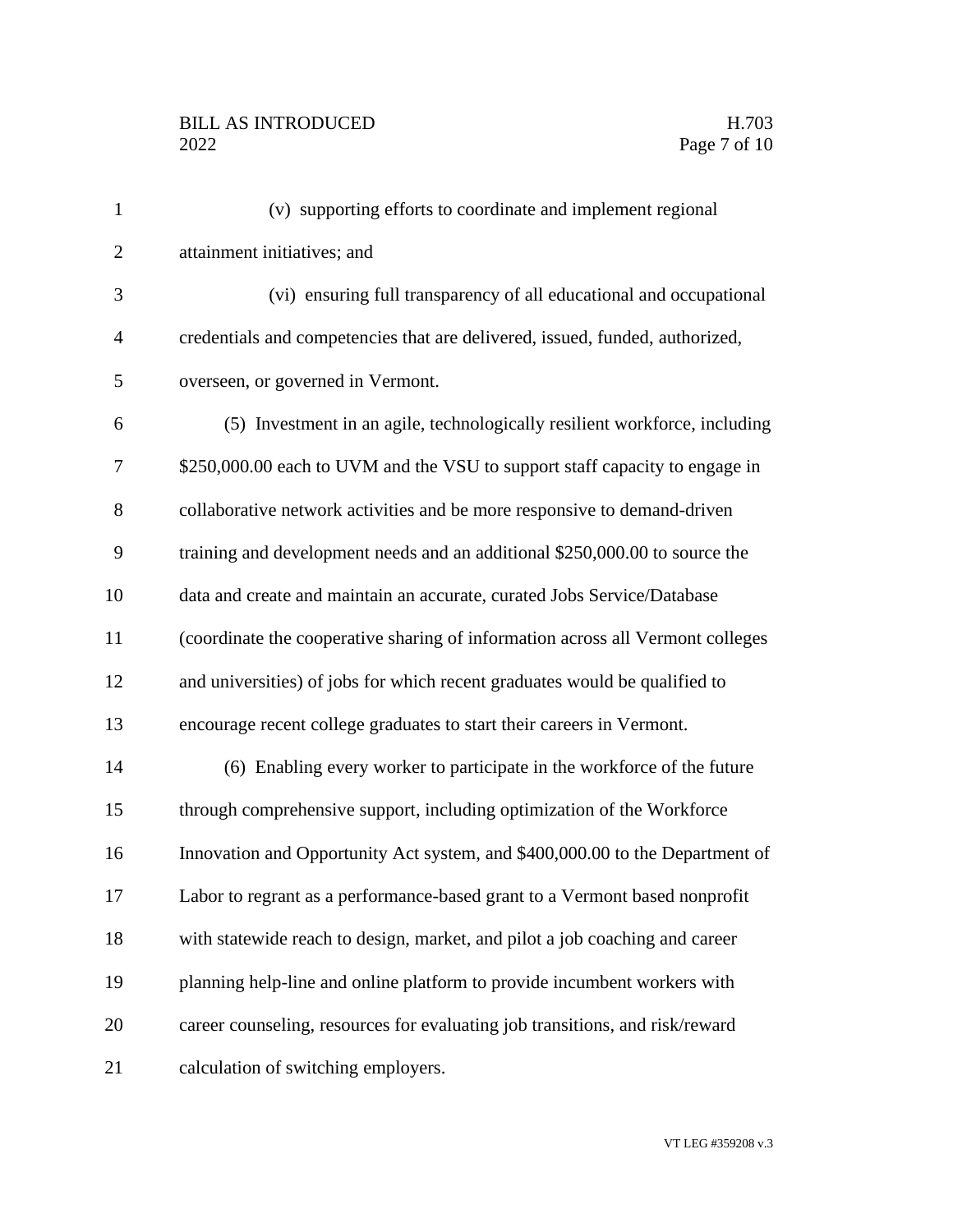# BILL AS INTRODUCED H.703<br>2022 Page 8 of 10

| $\mathbf{1}$   | (7) Investment in the up-skilling of private sector employers to support         |
|----------------|----------------------------------------------------------------------------------|
| $\overline{2}$ | the evolution of business and organizational models, including:                  |
| 3              | $(A)$ \$1,500,000.00 to ACCD to regrant a performance-based contract             |
| $\overline{4}$ | for statewide delivery of a SmallBusiness411 helpline and website to help        |
| 5              | small businesses navigate available resources to an entity with statewide reach, |
| 6              | small business expertise, and the technical knowledge to expand upon the SBA     |
| 7              | Community Navigator Program. The successful grant proposal must include a        |
| 8              | marketing budget to boost visibility of the program.                             |
| 9              | (B) \$2,000,000.00 to ACCD to regrant to the Vermont Sustainable                 |
| 10             | Jobs Fund to assemble, develop, and design the content, delivery model, and      |
| 11             | statewide roll-out of a new employer initiative to upskill employers.            |
| 12             | (i) The initiative will improve access to employer best practices,               |
| 13             | HR information, interpreted labor market info, business coaching, and support    |
| 14             | for adapting business models to current market conditions.                       |
| 15             | (ii) The initiative will provide training to businesses on how to                |
| 16             | operate remotely effectively over the long-term.                                 |
| 17             | (iii) The content shall include an employer of choice program to                 |
| 18             | support businesses prioritizing human well-being, healthy work, and high-        |
| 19             | quality employment practices and creativity and innovation in the way we         |
| 20             | work, for example, four-day work weeks, benefits, work culture, employee         |
| 21             | ownership, and B-Corp certification.                                             |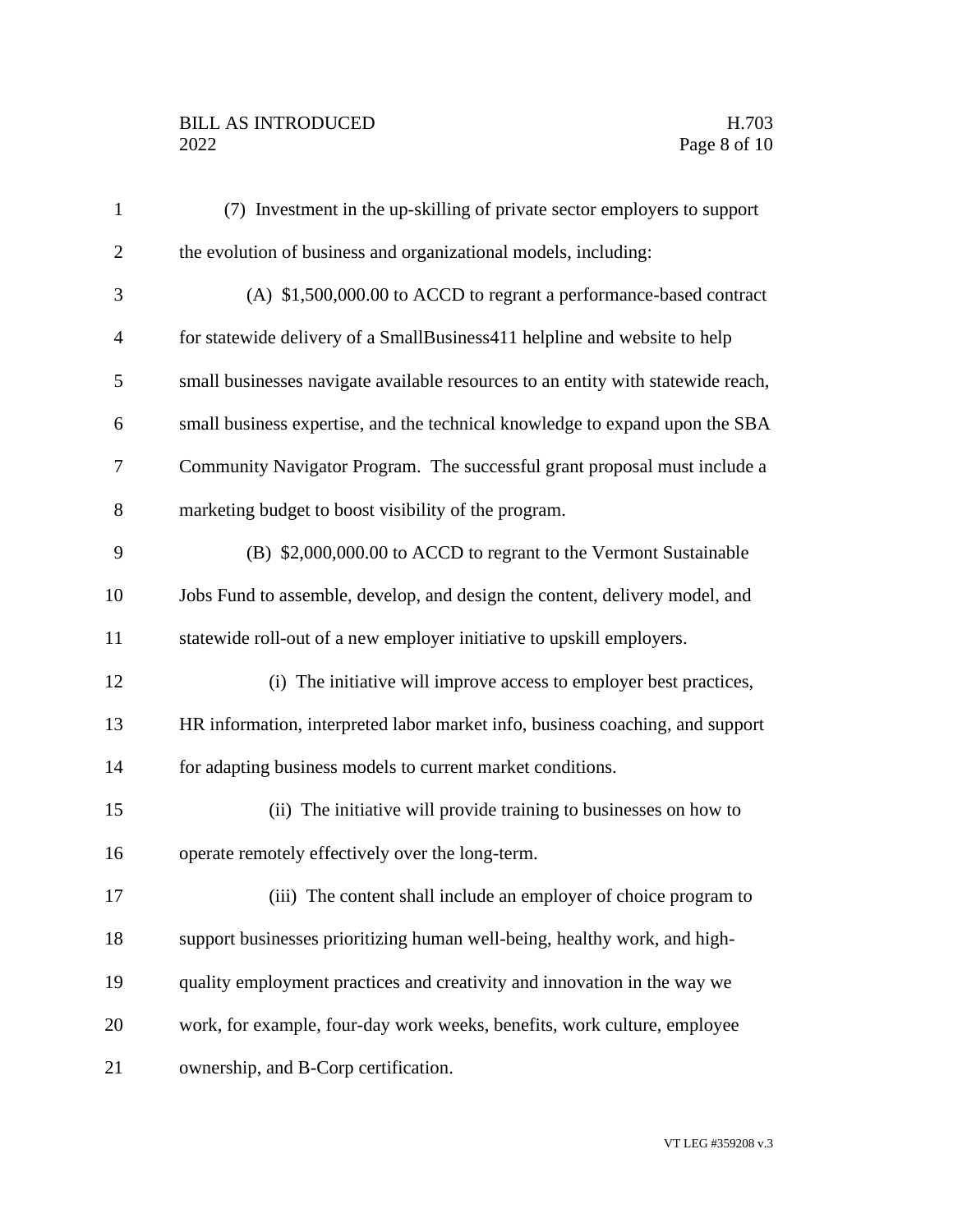# BILL AS INTRODUCED H.703<br>2022 Page 9 of 10

| $\mathbf{1}$   | (iv) VSJF will collaborate with, and regrant funds through                       |
|----------------|----------------------------------------------------------------------------------|
| $\overline{2}$ | performance-based grants to, the RDCs and specialized trade and business         |
| 3              | associations for sector- or market-specific training and to fund local and       |
| $\overline{4}$ | regional distribution and trainings.                                             |
| 5              | (C) \$500,000.00 to ACCD to regrant a performance-based contract                 |
| 6              | for statewide delivery of business coaching to support employee ownership        |
| 7              | business models, including worker co-ops and employee stock ownership plans      |
| 8              | (ESOPs).                                                                         |
| 9              | (D) Create a task force on ESOPs and worker ownership business                   |
| 10             | models to make recommendations on how the State can ease regulation to           |
| 11             | stimulate transition to ESOPs or worker-ownership.                               |
| 12             | (E) \$500,000.00 to ACCD to regrant a performance-based contract                 |
| 13             | for statewide delivery of business coaching to the BIPOC Business Network to     |
| 14             | support training for BIPOC workers.                                              |
| 15             | (F) Update Vermont Training Program criteria for eligibility to allow            |
| 16             | training and coaching for small business owners and their management teams       |
| 17             | to improve their capacity to evolve and lead their small businesses and increase |
| 18             | base funding for this program to \$2 million per year.                           |
| 19             | (8) Invest in new models of connection-building across public and                |
| 20             | private stakeholders to improve alignment, collaboration, insights, and          |
| 21             | strategy, including:                                                             |